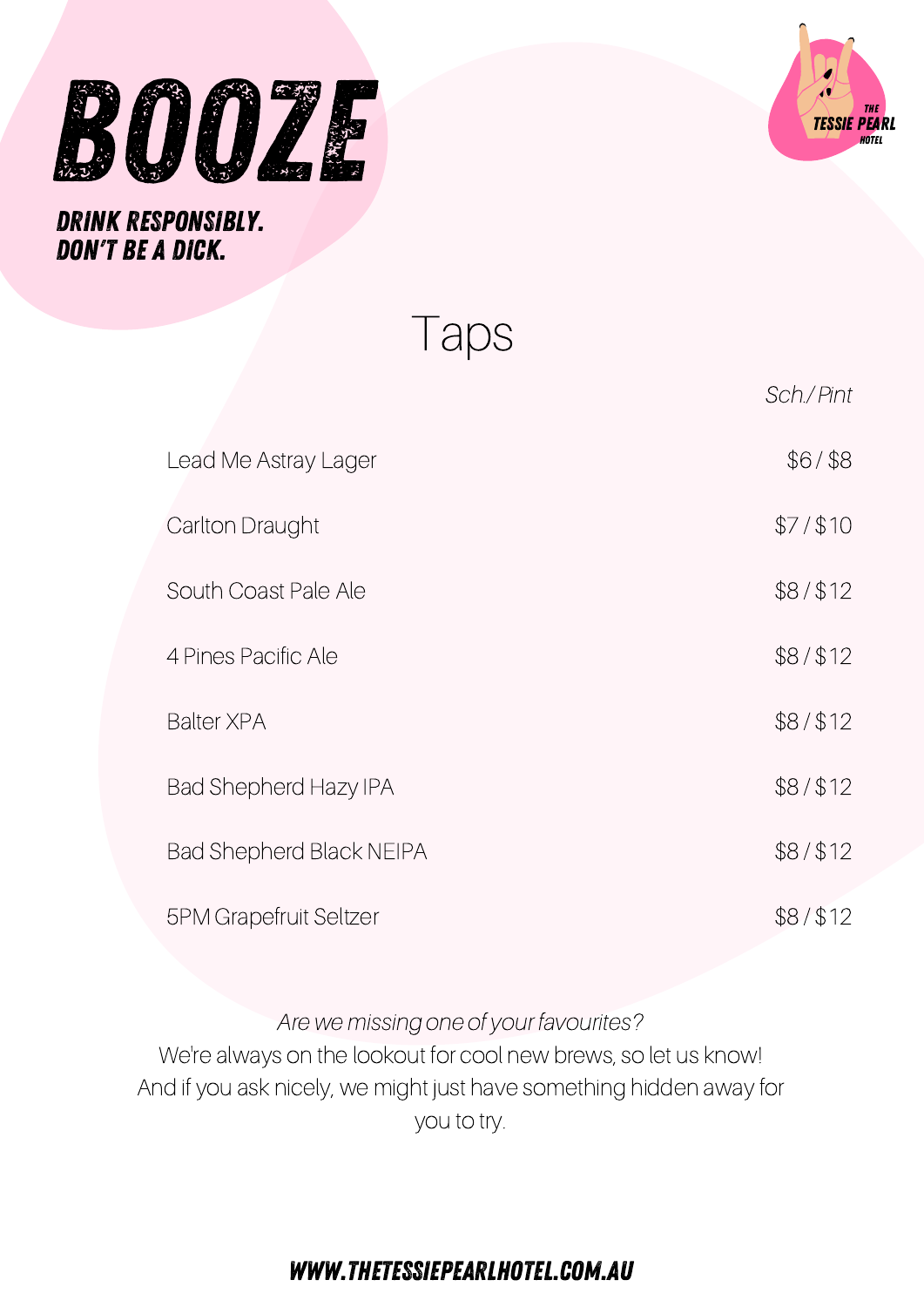



### DRINK RESPONSIBLY. DON'T BE A DICK.

| Corona                                     | \$6  |
|--------------------------------------------|------|
| Melbourne Bitter Long Neck                 | \$13 |
| Pure Blonde Lager Stubbie                  | \$6  |
| Stone & Wood Pacific Ale Tinny             | \$9  |
| Colonial Tinny [Rotating]                  | \$9  |
| Bad Shepherd Tinny [Rotating]              | \$9  |
| Pirate Life Tinny [Rotating]               | \$9  |
| CraftTinny [Rotating]                      | \$10 |
| Craft Seltzer [Rotating]                   | \$10 |
| Mercury Hard Cider                         | \$6  |
| <b>Monteiths Apple Cider</b>               | \$10 |
| Mornington Pen. Apple + Blackcurrent Cider | \$10 |
| Zero Alc Stubbie                           | \$5  |

**Bottles + Tinnies** 

### WWW.THETESSIEPEARLHOTEL.COM.AU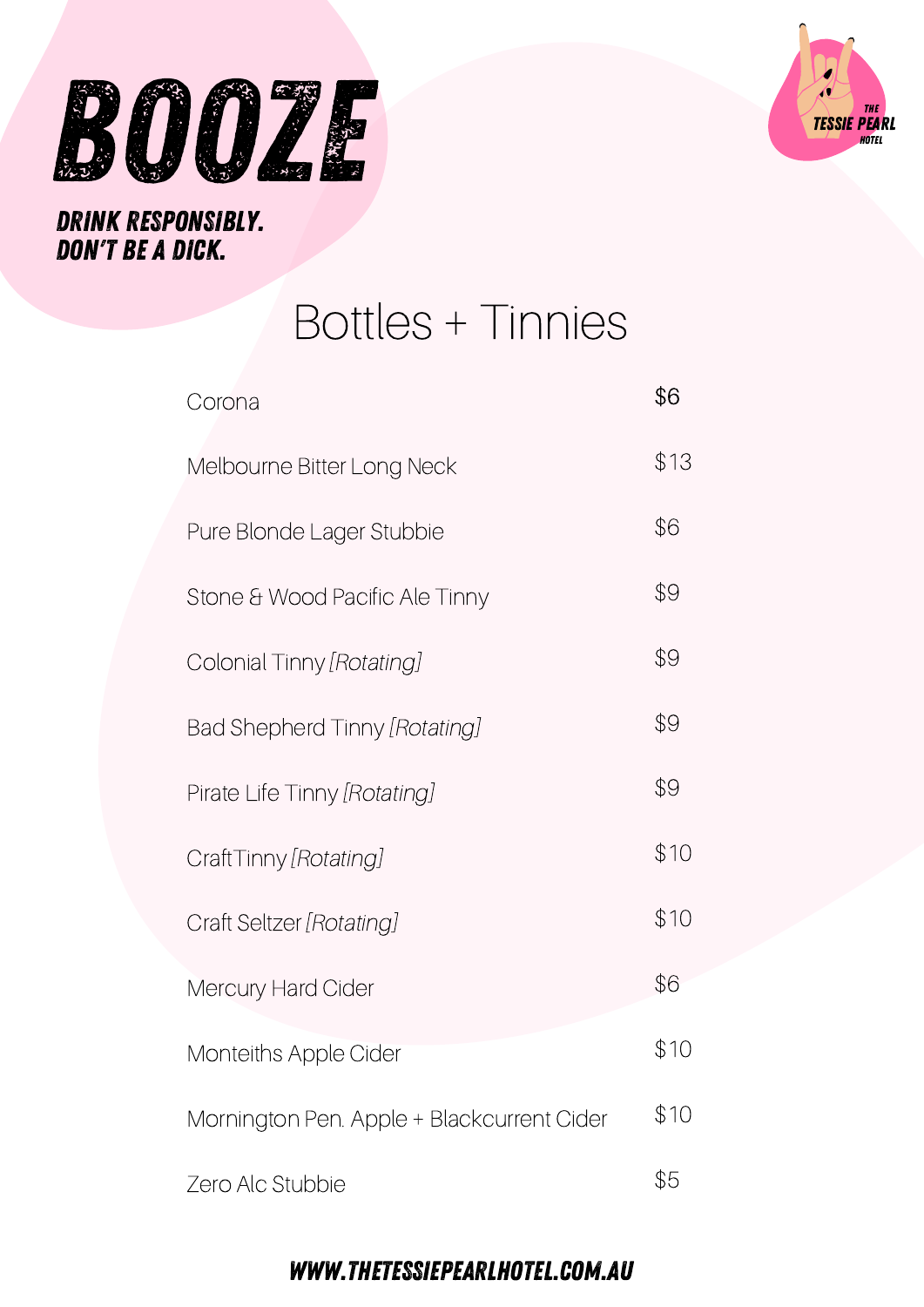



# **Cocktails**

| Espresso Martini | \$18       |
|------------------|------------|
| Pornstar Martini | \$18       |
| Old Fashioned    | \$19       |
| Negroni          | \$19       |
| Mixed Shot       | \$10       |
| <b>Mocktails</b> | <b>POA</b> |
| Dealers Choice   |            |

Our talented bar staff have extensive expertise and juicy imaginations and we have a literal library of 100+ Single Malts, Craft Gins, Vodka, Rums, Tequila & liqueurs.

Ask and thou shalt recieve.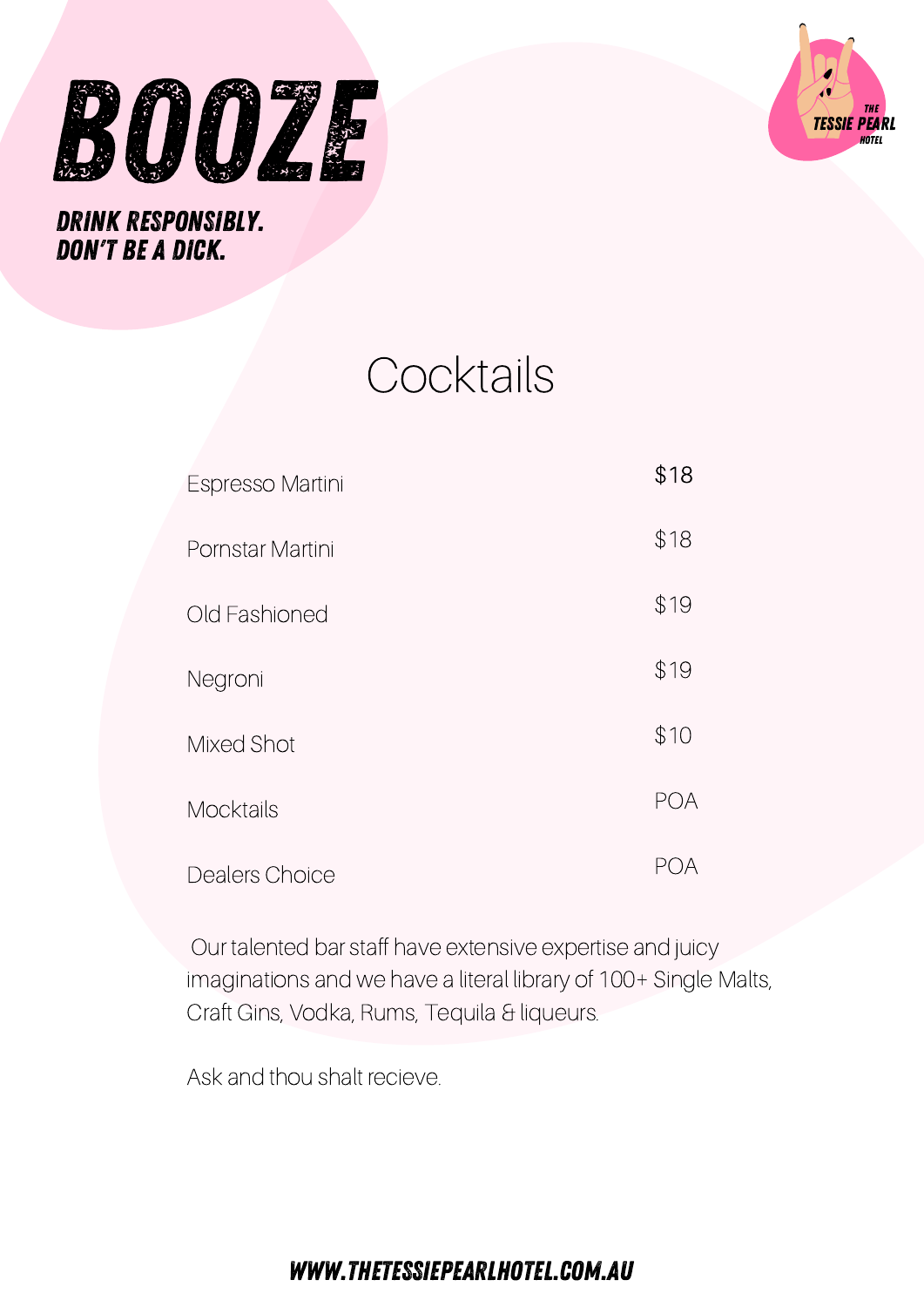



Wine

|                              |           | Glass/Bottle |
|------------------------------|-----------|--------------|
| Sevita Shiraz                | VIC       | $$8/$ \$36   |
| Jackels Run Pinot Noir       | VIC       | $$8/$ \$36   |
| <b>Bone Dry Rose</b>         | VIC       | $$8/$ \$36   |
| MUMM Champagne               | France    | \$118        |
| <b>MUMM Sparkling Rose</b>   | France    | \$84         |
| <b>Arc Dry Sparkling</b>     | <b>SA</b> | $$9/$ \$38   |
| Nao Nis Prosecco             | Italy     | $$9/$ \$38   |
| 10 Degrees Sauvignon Blanc   | NΖ        | $$9/$ \$38   |
| <b>Asher Pinot Gris</b>      | VIC       | $$9/$ \$38   |
| Heidenrich Estate Chardonnay | <b>SA</b> | $$9/$ \$38   |
| Riley's Eden Valley Riesling | <b>SA</b> | $$9/$ \$38   |
| 10 Degrees Moscato           | VIC       | $$8/$ \$36   |